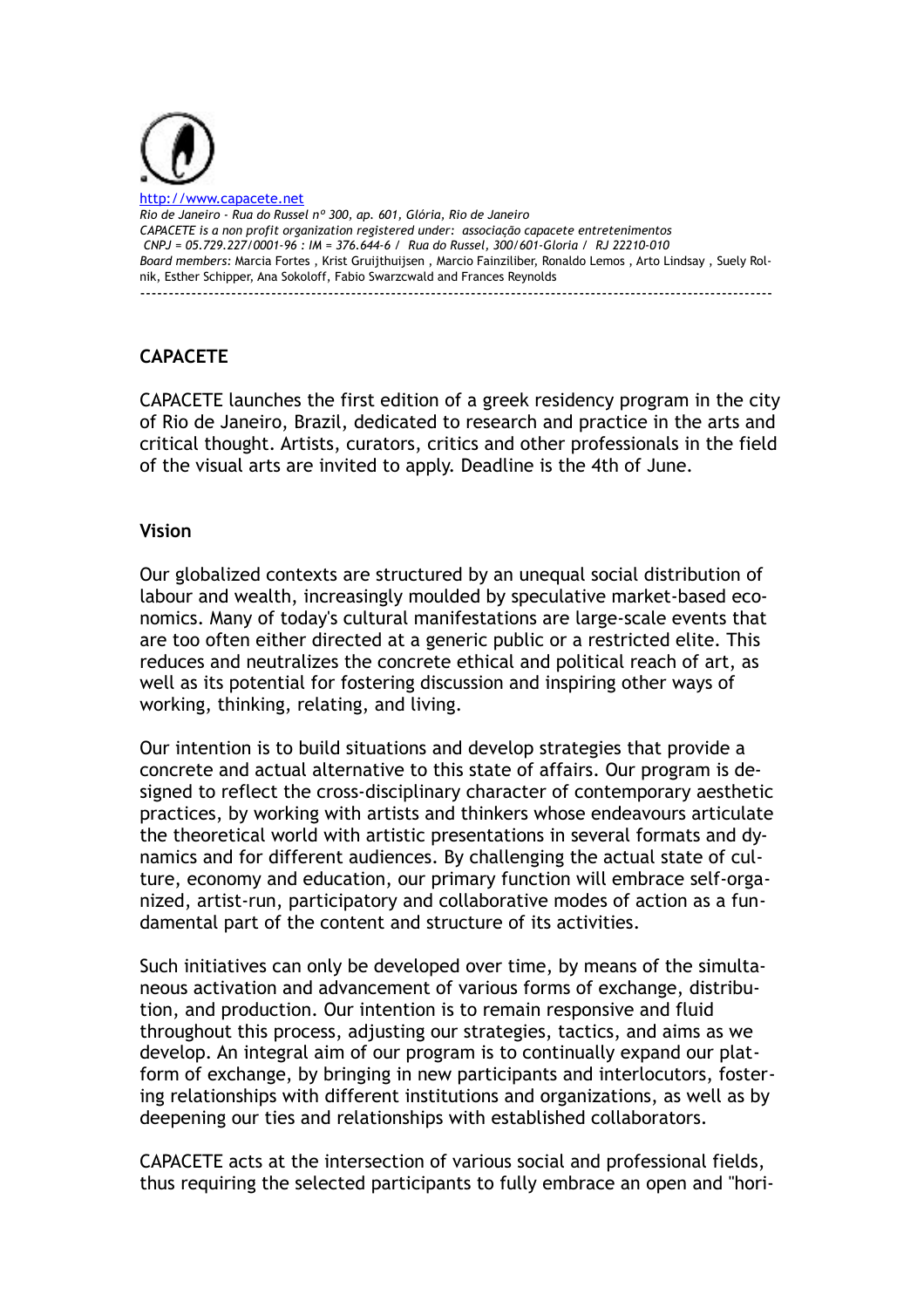zontal" dialogue, and to actively engage in program activities by instigating projects that can in turn act as platforms for disseminating information, promoting active responses, and generating public debate.

### **Context**

Brazil's paradoxical reality has been moulded by colonial power structures, as can be seen in its asymmetrical class structure, regular incidents of state violence, and in its unexamined logic of unrestrained exploitation and profit, all of which were reinforced by two military dictatorships in the 20th century and more recently by Latin-style neo-liberalism. Constantly undergoing economic changes and political transformations, the government's predilection for short- term cultural policies added to a lack of investment in cultural institutions, has generated a fragile cultural context. Meanwhile, corporations have been actively investing in and dominating the cultural landscape, motivated in large part by tax deduction policies and federal laws (cf. Lei Rouanet, 1995). This has generated high-profile venture and publicity but very little in the way of productive and continuous critical and political discussion, hence weakening an already fragile cultural context. In a country that has one of the highest wealth concentrations in the world, this has contributed to accentuate and maintain socio-cultural disparities.

One perverse result of a weak cultural scenario is the isolation of autonomous cultural producers and authors who, despite having a strong and important practice, cannot find the means to articulate their research and knowledge with other practices, actors and systems. CAPACETE intends to operate on a micro-scale, raising different modes of representation and production by means of intimate connections. Its cross-disciplinary approach aims to challenge and reinvigorate the actual Brazilian context and give it a different visibility, by creating actual alternatives to the existing cultural networks and formats. Working on a small scale is an essential part of our endeavour, as was also the case with the Capacete Entertainment Residency Program. In that sense, CAPACETE can be seen as the continuation and reactivation of practices and strategies developed by its former residency program, both designed to thicken socio-political and cultural practices by providing an active ground for discussion, debate, and cultural reflection.

## **Facilities**

CAPACETE has its own infrastructure: a house located in the neighbourhood of Glória, Rio de Janeiro, which consists of a fully equipped apartment for visiting contributors, a library (in different languages), a small flexible multi-purpose exhibition space, a lecture room, multi-purpose rooms, a garden, 2 fully-equipped kitchens (one in open air for bigger events). CAPACETE also co-runs a hotel-like structure where many professionals have been hosted during their visit to Rio de Janeiro. This structure will stay in close contact with CAPACETE and provide support for its activities.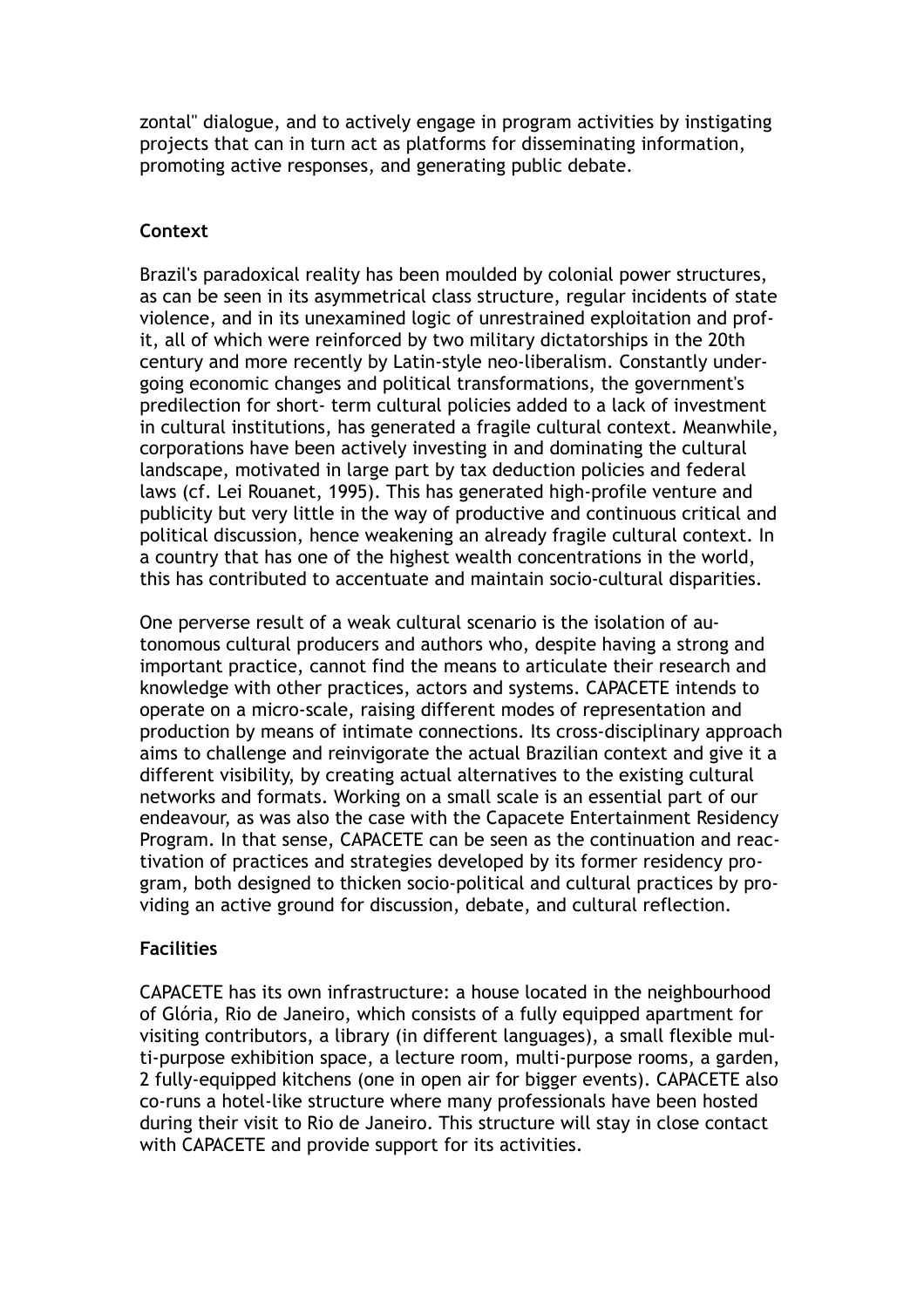The director of our Rio de Janeiro program is Camilla Rocha Campos. The Athens program is directed by the founder of CAPACETE Helmut Batista with whom the selected candidate will talk in Athens.

### **Program Aims**

+ To build on the legacy of 19 years of activity by the CAPACETE entertainments international residency program within a different program and structure;

+ To contribute to the local context by providing an educational research program of public interest for national and international young practitioners;

+ To foster new modes of operation and instigate a collective sensibility;

+ To rethink modes of production in an accelerated society;

+ To shape different labour relations based on conviviality and exchange;

+ To promote cross-disciplinary research within the different spheres of the social, establishing a forum for continuous public debate and exchange related to contemporary aesthetical practices and socio-political issues;

+ To establish and maintain a specialized archive and database on local and international cultural practices, including publications, dossiers, exhibitions, seminars and a website;

+ To create an environment that is accessible to participants from different economical backgrounds by helping finance their living expenses and participation in the program;

+ To interact with the local art context and community;

+ To collaborate with other similar national and international initiatives;

+ To operate in a sustainable and environmentally-conscious manner, and foster awareness by means of specific events, such as seminars, events, use of eco-friendly technologies, etc.;

### **Program**

1 greek participants will be selected for the program. The duration of the program is 3 months, from the 1st of September to the 30th of November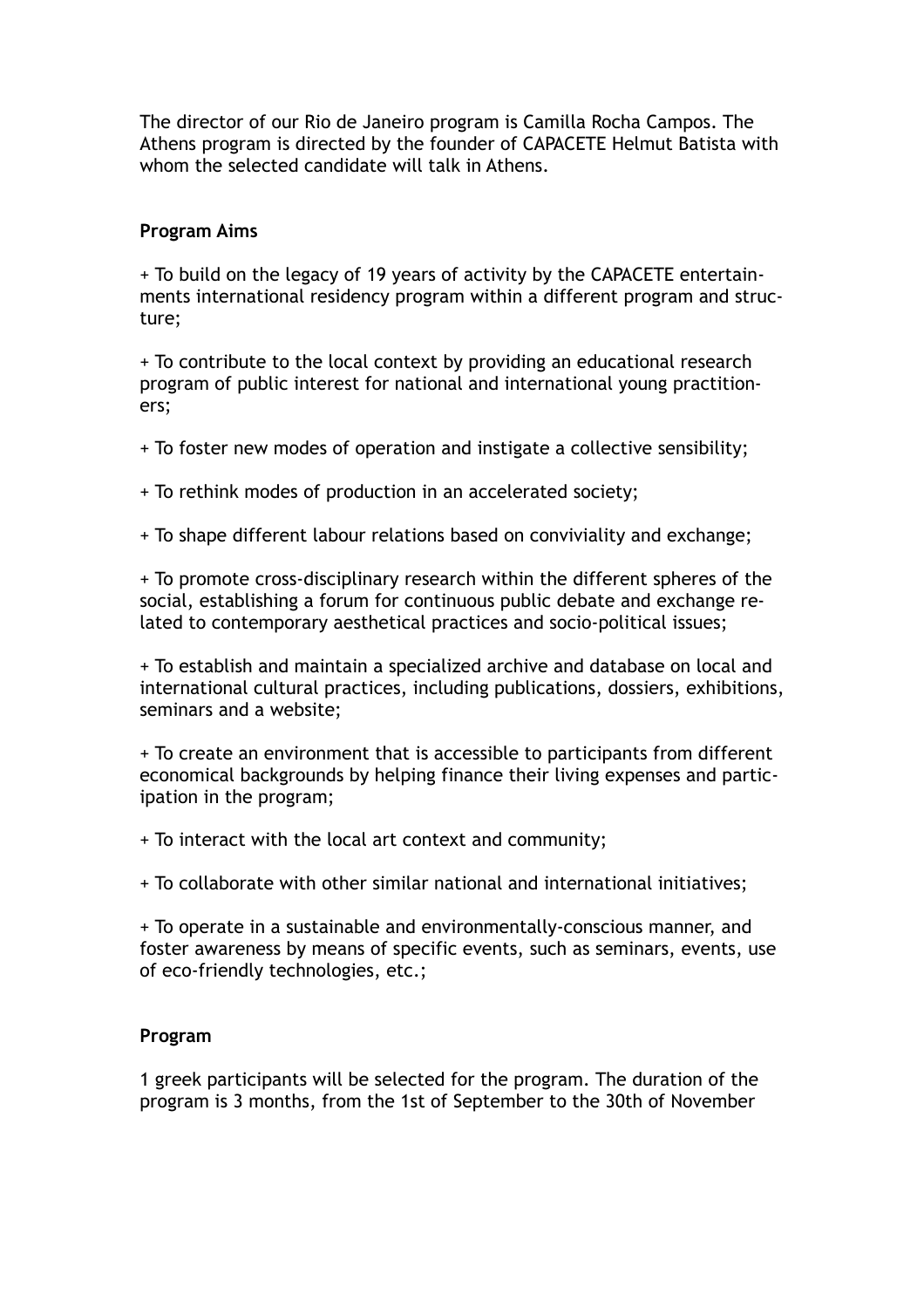### **COSTS, FEES, TRANSPORT AND PERDIEMS**

No fees and other cost will be applied for this residency. Transport will be paid by CAPACETE with the cheapest airline t be scheduled once the candidate is selected. A support of a monthly fee of R\$ 1.500 (one thousand fife hundred Reais) will be given to the selected candidate at his arrival.

### **Participants**

CAPACETE operates at the para-academic level and applications for the program are free and open for applicants of any age that are active in the cultural field from all over the world. Priority, however, will be given to researchers in beginning of their career. It is not imperative that applicants possess a BFA or MFA for eligibility, but a consistent dedication to their own research is required. Candidates can have an educational background or interest in different disciplines (anthropology, choreography, dance, etc.) nevertheless it is important that the applicants understand the program directives. It should be noted that this program inherits and transforms nineteen years of activities of CAPACETE entertainment. Thus, in order to have a better understanding of CAPACETE, we recommend that you look at the attached document in order to understand this background and context.

### **Application**

- The application form can be downloaded at: <http://www.capacete.org> and has to be sent to <opencall@capacete.org>.

- The application process is exclusively online; mailed material will not be accepted.

- The deadline for applications is the 15th June 2017 at midnight. Applications received after this date will not be considered.

#### **Selection process**

- The selection process for CAPACETE 2017 research program consist of a pre-selection and a final selection.

- The pre-selected candidate will be contacted in June for further interviews through Skype or telephone.

- The final selected candidates will be contacted at the end of June or in July so all necessary bureaucracy and other preparations can start.